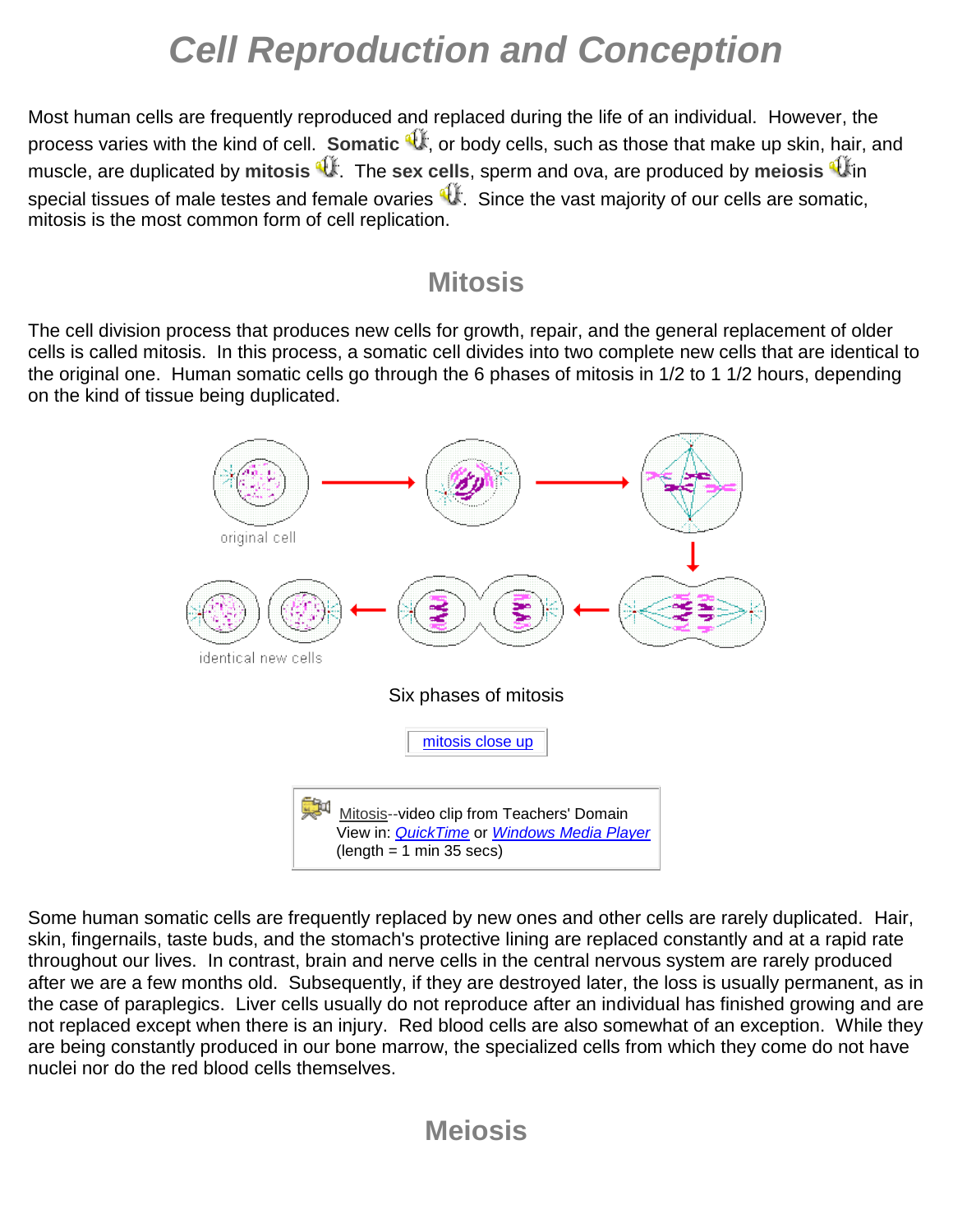Meiosis is a somewhat similar but more complex process than mitosis. This is especially true in females. [Wh](http://anthro.palomar.edu/biobasis/sounds/gametes.mp3)ile mitosis produces 2 daughter cells from each parent cell, meiosis results in 4 sex cells, or gametes <sup>at f</sup>in males and 1 in females. Unlike the cells created by mitosis, gametes are not identical to the parent cells. In males, meiosis is referred to as spermatogenesis <sup>4</sup>thecause sperm cells are produced. In females, it is called **oögenesis** Uthecause ova, or eggs, are the main ultimate product. The illustration below shows the 8 phases of spermatogenesis.



This link takes you to an external website. To return here, you must click the "back" button on your browser program.

# **Conception**

**Sperm** *C* [c](http://anthro.palomar.edu/biobasis/sounds/sperm.mp3)arries the father's chromosomes to the mother's ovum where they combine with her chro[m](http://anthro.palomar.edu/biobasis/sounds/ova.mp3)osomes at the time of conception. Sperm cells are microscopic, but ova  $\mathbf{\hat{u}}$  may be large enough in some species to be visible with the naked eye. Human ova are about the diameter of a hair**.**



The two sequential division processes of meiosis culminate in the production of gametes with only half the number of chromosomes of somatic cells. As a result, human sperm and ova each have only 23 singlestranded chromosomes.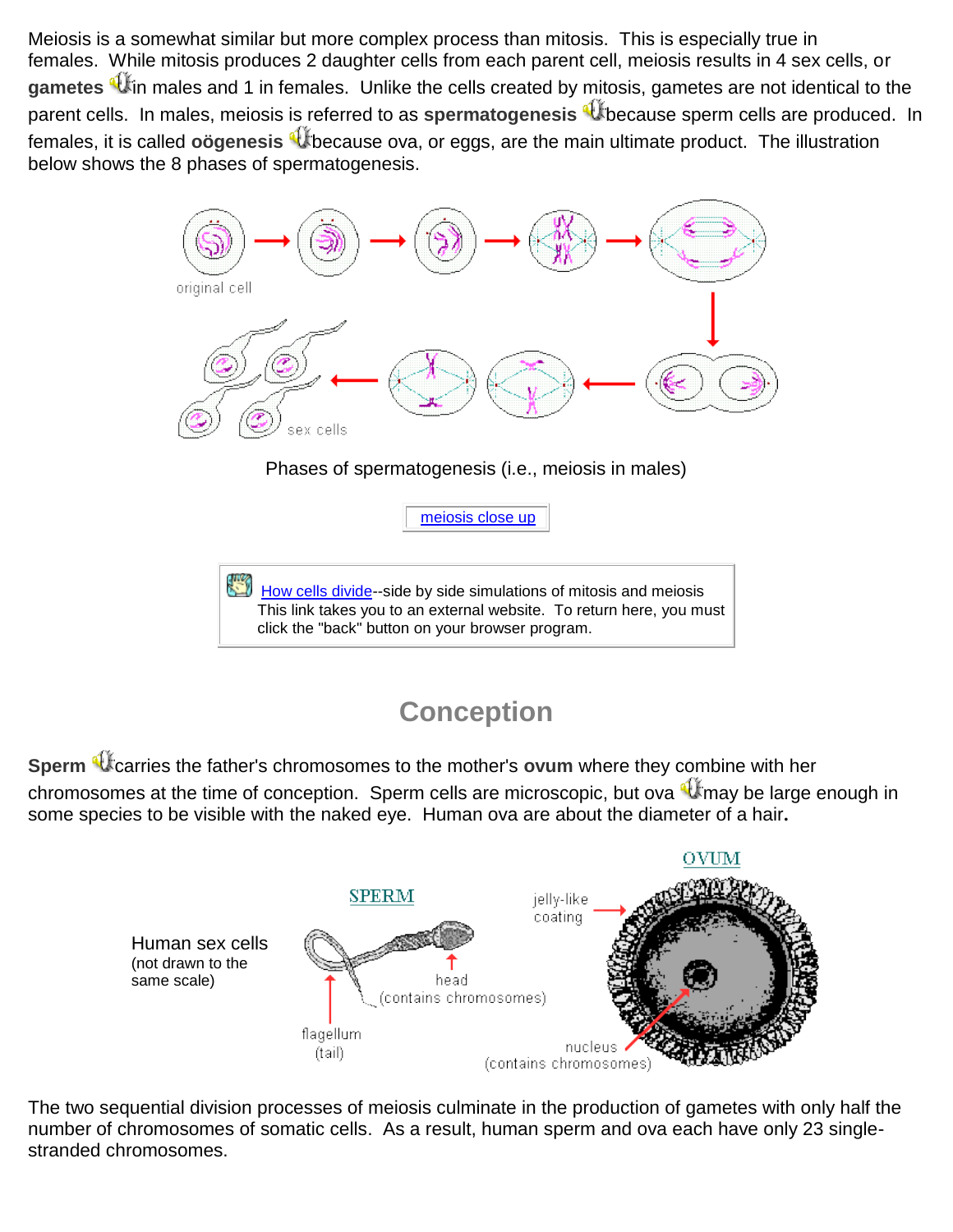

Human somatic cells, with their full set of 46 chromosomes, have what geneticists refer to as a [diploid](http://anthro.palomar.edu/biobasis/glossary.htm#diploid_number)  $\mathfrak{A}^*$ number of chromosomes. Gametes have a [haploid](http://anthro.palomar.edu/biobasis/glossary.htm#haploid_number) <sup>aff</sup>inumber (23). When conception occurs, a human sperm and ovum combine their chromosomes to make a **zygote** (fertilized egg) with 46 chromosomes. This is the same number that the parents each had in their somatic cells. In doing this, nature is acting conservatively. Each generation inherits the same number of chromosomes. Without reducing their number by half in meiosis first, each new generation would have double the number of chromosomes in their cells as the previous one. Within only 15 generations, humans would have over 1½ million chromosomes per cell and would be a radically different kind of animal. In fact, when a zygote has an extra set of chromosomes, it usually is spontaneously aborted by the mother's reproductive system--it is a lethal condition.

The complete meiosis process in human males takes about 74 hours. Spermatogenesis usually begins at 12-13 years of age and continues throughout life. Several hundred million sperm cells are produced daily by healthy young adult males. Between 200 and 600 million sperm cells are normally released in each ejaculation. Since only one sperm cell is required for conception, this huge number would seem to be an extreme overkill. However, as many as 20% of sperm cells are likely to be defective and the female reproductive tract is hostile even to healthy ones--it is acidic and contains antibodies that seek out and destroy the sperm cells. Ejaculating large numbers of sperm at the same time is nature's way of overcoming these difficulties and increasing the likelihood that conception will take place. The number of sperm cells produced can be significantly diminished by psychological and physiological stress. Sperm count also progressively declines with age after reaching a peak, usually in the early 20's. In addition, the percentage of sperm that move randomly rather than in a straight line generally increases in older men. The result is a decrease in male fertility. The genes that are responsible for sperm production are in the Y sex chromosome. Unfortunately, the mutation rate for the Y chromosome is thought to be thousands of times higher than for those in other chromosomes. This may be a major cause of male infertility. As a result, genetic testing is beginning to be used to diagnose it.

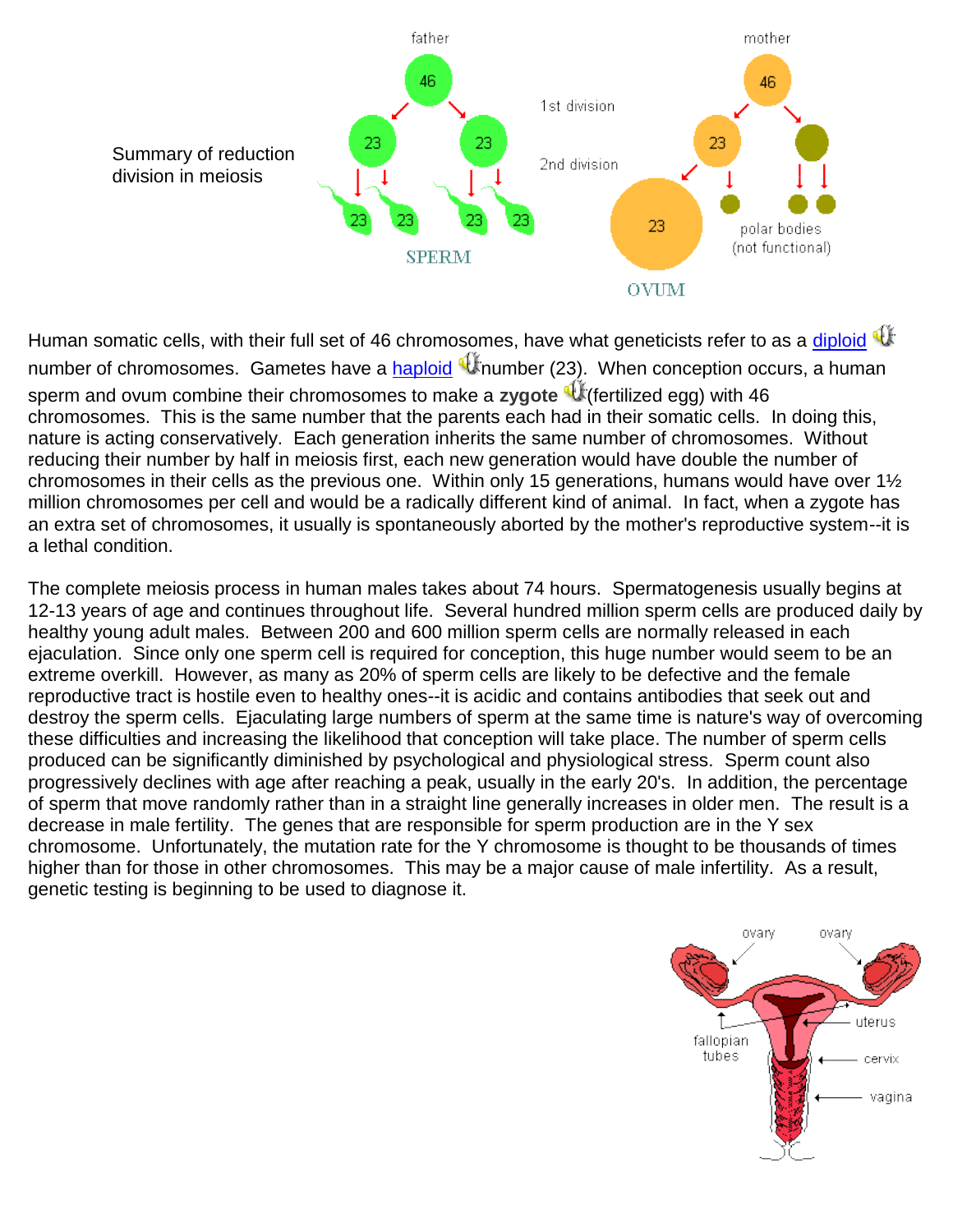Meiosis in human females is more complex. By the 5th month after conception, immature sex cells begin to develop in the fetal ovaries but

stop at an early stage of meiosis (after prophase I). They remain in this precursor egg cell, or **primary**  oöcyte <sup>4</sup>. phase until puberty when hormones cause a resumption of meiosis for one to several cells each month. They proceed to the 1st and 2nd reduction divisions and once again stop developing. At this stage they are **secondary oöcytes**. When a secondary oöcyte is finally released from the ovaries into the fallopian $\P$  tube (during ovulation  $\P$ [\)](http://anthro.palomar.edu/biobasis/sounds/ovulation.mp3), the egg still has not completed the last stage of meiosis. That happens only at conception as a result of chemical changes that occur when the main part of a sperm cell enters the ovum.

Virtually all (99.9%) sex cells in a woman's ovaries never develop beyond the primary oöcyte stage and eventually are reabsorbed by her body. By 20 weeks after conception, there are approximately 7,000,000 primary oöcytes. All but about 1,200,000 are lost by birth. At puberty, there are only around 400,000 of them remaining. Throughout life, there is a constant decline in the number of potential eggs. Each time one is successfully ovulated, as many as 2000 are lost. Normally, women have on average 11-14 ovulations per year for 33-36 years. This means that less than 500 secondary oöcytes usually are produced out of the store of hundreds of thousands of primary oöcytes. The actual number of ovulations is highly variable and often much lower since the process is governed by hormones and ultimately other factors including psychological stress, nutrition, physical activity, and pathological conditions. The fact that women rarely have more than a few children is evidence that only a small fraction of the successfully ovulated eggs are fertilized and become viable zygotes. Beginning about age 27, a woman's fertility progressively declines. Around 35-37 years old, the decline becomes much steeper and the chances of conception significantly lower. By the early 50's, most women begin the transition to menopause when they stop ovulating altogether. The temporary cessation of ovulation and subsequent infertility can occur much earlier in life as a result of reduced blood estrogen levels caused by excessive physical activity. This is very likely the reason that roughly a quarter of American women athletes in high school and college cease having menstrual periods. It also results in a significant decrease in their bone density.

*NOTE: Humans may be the only animal species in which females now normally live for many years following menopause. Freed from having more children themselves, human grandmothers are in a position to assist their own daughters and sons in rearing their offspring. This potentially increases the chances that grandchildren will survive, thereby giving our species an advantage over other animals in the competition for survival. However, people rarely lived beyond menopause until a little over a century ago when modern medicine and other technological advances made it possible. Prior to that time, we were more often like other animals in that most of us succumbed to disease, accidents, or predators before middle age and menopause.*

*NOTE: On-going research suggests that it may be possible within a few years to return fertility to post menopausal women by stimulating stem cells in their ovaries to produce new eggs.*

[Study Suggests Way To Create New Eggs In Women-](http://www.npr.org/blogs/health/2012/02/27/147344258/study-suggests-way-to-create-new-eggs-in-women?ft=3&f=122101520&sc=nl&cc=sh-20120303)-National Public Radio audio report on February 27, 2012. To return here, you must click the "back" button on your browser program. (4 mins, 3 secs)

When human sexual intercourse occurs, it takes about 5 minutes for sperm to reach the upper end of the fallopian tubes where conception usually takes place. Of the several hundred million sperm cells that enter a vagina, rarely do more than a few hundred successfully pass through the cervix and uterus. Only about 100 reach the upper end of the fallopian tubes. Sperm cells are guided over this path mostly by heat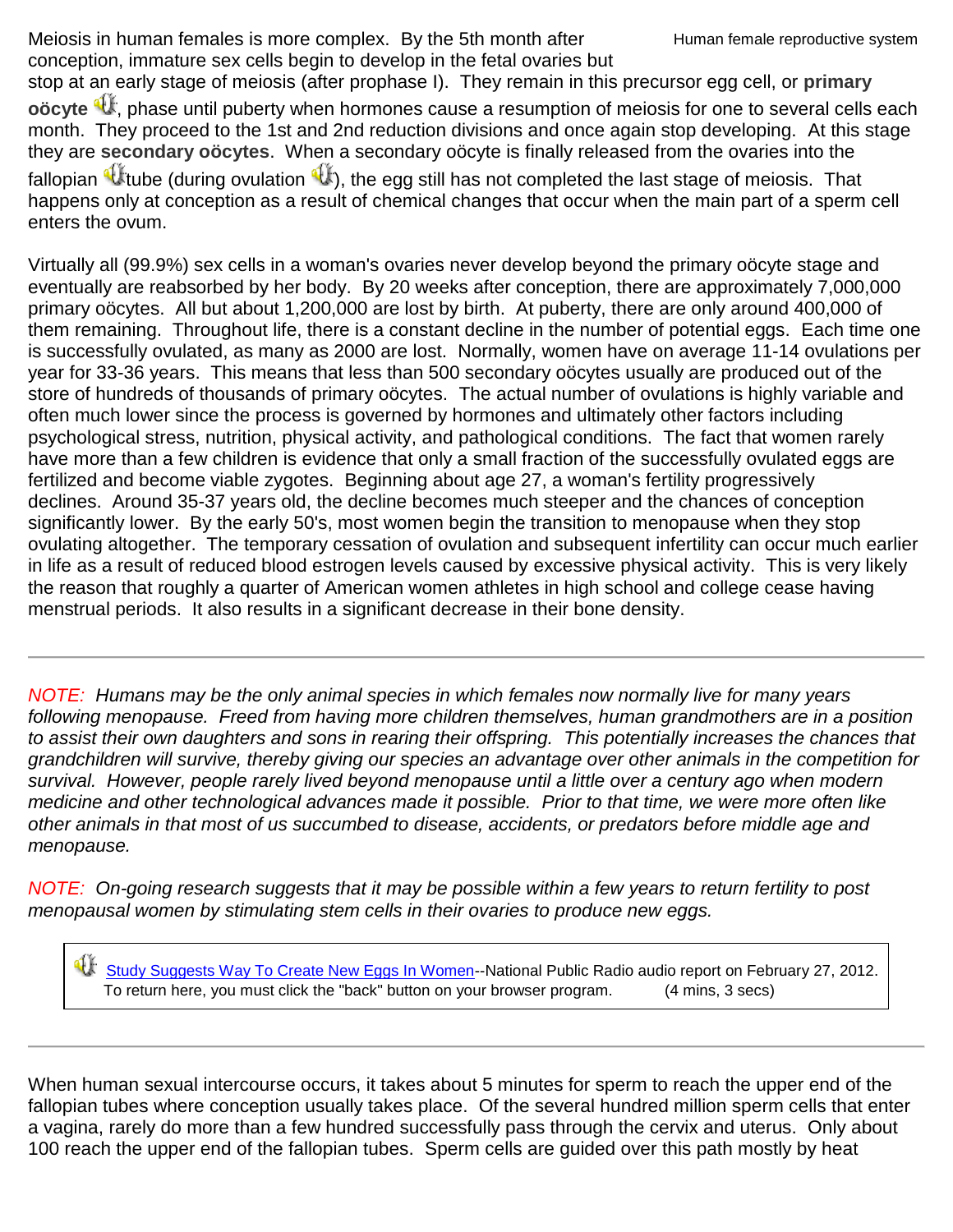sensing. The upper ends of the fallopian tubes are about two degrees warmer than the lower ends. Secondary oöcytes secrete chemicals that also may guide sperm cells to them when they are in close proximity. Usually, only the most viable sperm cells reach the secondary oöcytes and play their part in conception. Those sperm that fail in this competition are often genetically abnormal. The endurance test that they must go through in the female reproductive tract is nature's way of eliminating these poorer specimens.

Among humans, fertilization usually occurs within a day after [ovulation.](http://anthro.palomar.edu/biobasis/glossary.htm#ovulation) It takes about 4 days for secondary oöcytes to pass through the fallopian tube in their journey to the uterus. Conception must occur early in this process. Sperm usually can remain viable for up to 48 hours in the female reproductive tract, but secondary oöcytes remain viable for only about 24 hours after they have left the ovaries. This means that sexual intercourse must occur from a few days before to one day after ovulation if conception is desired. In most non-human mammals, birds, reptiles, fish, and insects, fertilization is made more likely by the fact that females are sexually receptive only around the time of ovulation. This period of female sexual receptivity is called **estrus**. In most species, it is common for all females to have their ovulations around the same time of year. This reproductive synchronization results in a common mating season. In humans and some other primates, sexuality is far less related to the timing of ovulation. Among these species, there is no mating season. More precisely, the entire year is a mating season since they have a more or less chronic interest in sex. This is another way in which nature has chosen to increase the likelihood of conception.

Half of the sperm cells produced normally carry the X-chromosome and half have the Ychromosome. Subsequently, we would expect that 50% of human babies would be males and 50% females, but this usually is not the case. The ratio of male to female newborns in the U.S. and most of the world is 105-110 males to 100 females. The ratio of males to females at conception is generally even higher than it is at birth. This is fortunate in the long run for society because male spontaneous abortions and infant mortality rates are higher. In addition, males are more likely to die from accidents and combat as teenagers and young men. Males in developed nations who survive to adulthood also can expect to die at a younger age than women.

|               | Males   | Females |
|---------------|---------|---------|
| at conception | 130-150 | 100     |
| at birth      | 105-110 | 100     |
| at age 20     | 98      | 100     |
| at age $65+$  | 68      | 100     |

#### Male-Female Ratios in the United States

Current cultural practices in China and India result in even higher rates of male births. Since 1979, China has had a national policy of allowing parents to have only one child in order to reduce population growth. A traditional preference for male children and the ready availability of ultrasound technology has led to large numbers of abortions of female fetuses. This occurs despite the fact that abortions for the purpose of preventing the birth of female children is illegal. There are now 119 boys born for every 100 girls in China, and in some regions the ratio is as high as 144 to 100. A consequence of this practice is the growing scarcity of marriageable women. As of the 2005 census, there were 32 million more young men than women in China. While India does not have a one child policy, it is facing a similar problem because of the selective abortion of female fetuses, especially in the more prosperous states of North India. This is driven by the economic difficulty of raising large families and the preference for male children. The huge excess of marriageable men in China and India could be socially and politically explosive in the near future.

In societies that encourage a form of marriage in which one man has more than one wife at the same time [\(polygyny\)](http://anthro.palomar.edu/biobasis/glossary.htm#polygyny), higher numbers of female children are usually born than in the predominantly monogamous nations. Why this reverse birth ratio pattern occurs is not entirely understood. However, it is very likely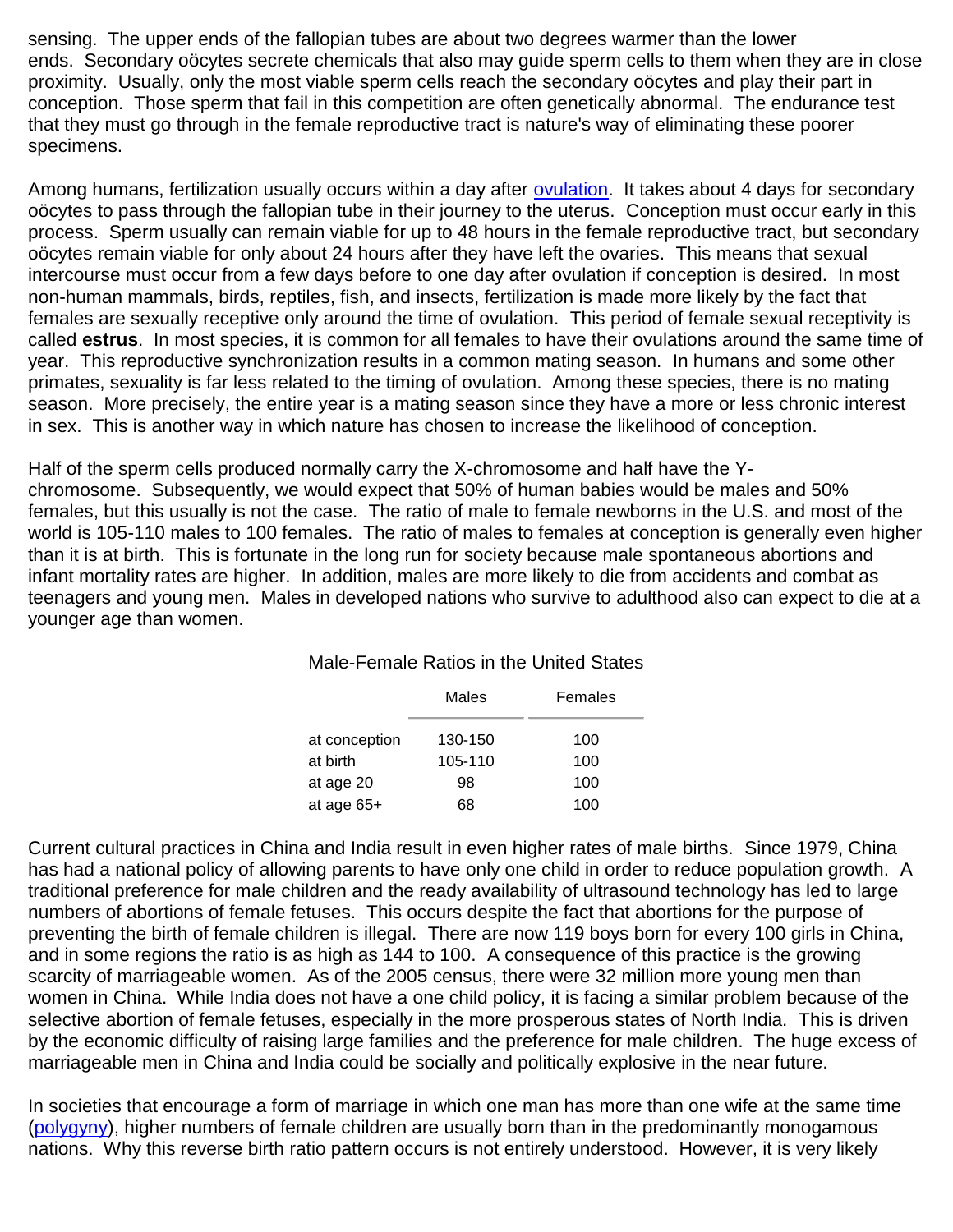connected with the fact that each wife has less frequent sexual intercourse. Girls are more likely to be conceived when conception is close to the time of ovulation. When there is intercourse at other times as well, the sperm cells are more likely to be waiting for ovulation at the upper end of the fallopian tubes. They do not have as far to go to reach the egg.

> $\mathbb{H}^1$  [Life's Greatest Miracle-](http://www.pbs.org/wgbh/nova/miracle/program.html)-PBS Nova series video on conception, gestation, and birth This link takes you to an external website. To return here, you must click the "back" button on your browser program. (8 parts of 4-10 mins each)

## **Why Twins?**

Multiple births at the same time are rare for humans and most other primate species. Having fraternal, but not identical, twins apparently runs in family lines, and is also somewhat more likely for women over age 30.

Fraternal twins may look similar but are not genetically identical. In fact they are no more identical than any brother or sister. They share their mother's uterus during gestation but come from two different eggs fertilized with different sperm. Subsequently, they are called **dizygotic twins** [.](http://anthro.palomar.edu/biobasis/sounds/dizygotic_twins.mp3) In contrast, identical twins are mostly identical genetically because they result from one zygote splitting into two or more separate ones within a few days after conception. As a consequence, they are called **monozygotic twins U**. If the division of the original zygote does not occur until the 9th to the 12th day after conception, the monozygotic twins are likely to be **mirror twins**. That is, they will have small mirror image differences internally and externally. For instance, one may be left handed and the other right handed. Likewise, the cowlick in their hair at the back of the head will be on opposite sides. If the division of the zygote occurs after day 13, the monozygotic twins are likely to be born conjoined.

Any differences between monozygotic twins later in life are mostly the result of environmental influences rather than genetic inheritance. However, monozygotic twins may not share all of the same sequences of [mitochondrial DNA.](http://anthro.palomar.edu/biobasis/glossary.htm#mitochondrial_DNA) This is due to the fact that the [mitochondria](http://anthro.palomar.edu/biobasis/glossary.htm#mitochondria) in a cell may have somewhat different versions of DNA, and the mitochondria can be dispersed unequally when a zygote fissions. Female monozygotic twins can also differ because of differences between them in X-chromosome inactivation. Subsequently, one female twin can have an [X-linked](http://anthro.palomar.edu/biobasis/glossary.htm#X-linked) condition such as [muscular dystrophy](http://anthro.palomar.edu/biobasis/glossary.htm#muscular_dystrophy) and the other twin can be free of it.

*NOTE: X-chromosome inactivation in females was described at the end of the first topic section of this tutorial ("Basic Cell Structures") and mitochondrial DNA is described in the last topic section ("Molecular Level of Genetics").*

There has been at least one recorded instance of twins who are identical on their mother's side but share only half of their father's genes. These "semi-identical" twins result from two sperm cells fertilizing the same egg. This double fertilization of an egg apparently occurs in about 1% of human conceptions. In most cases, the embryo is not viable and dies.

Dizygotic twins can also be produced when a woman has sexual intercourse with more than one man around the time she is ovulating. If multiple viable eggs are released from her ovaries, each can be fertilized by sperm from a different man. This is referred to as **heteropaternity**.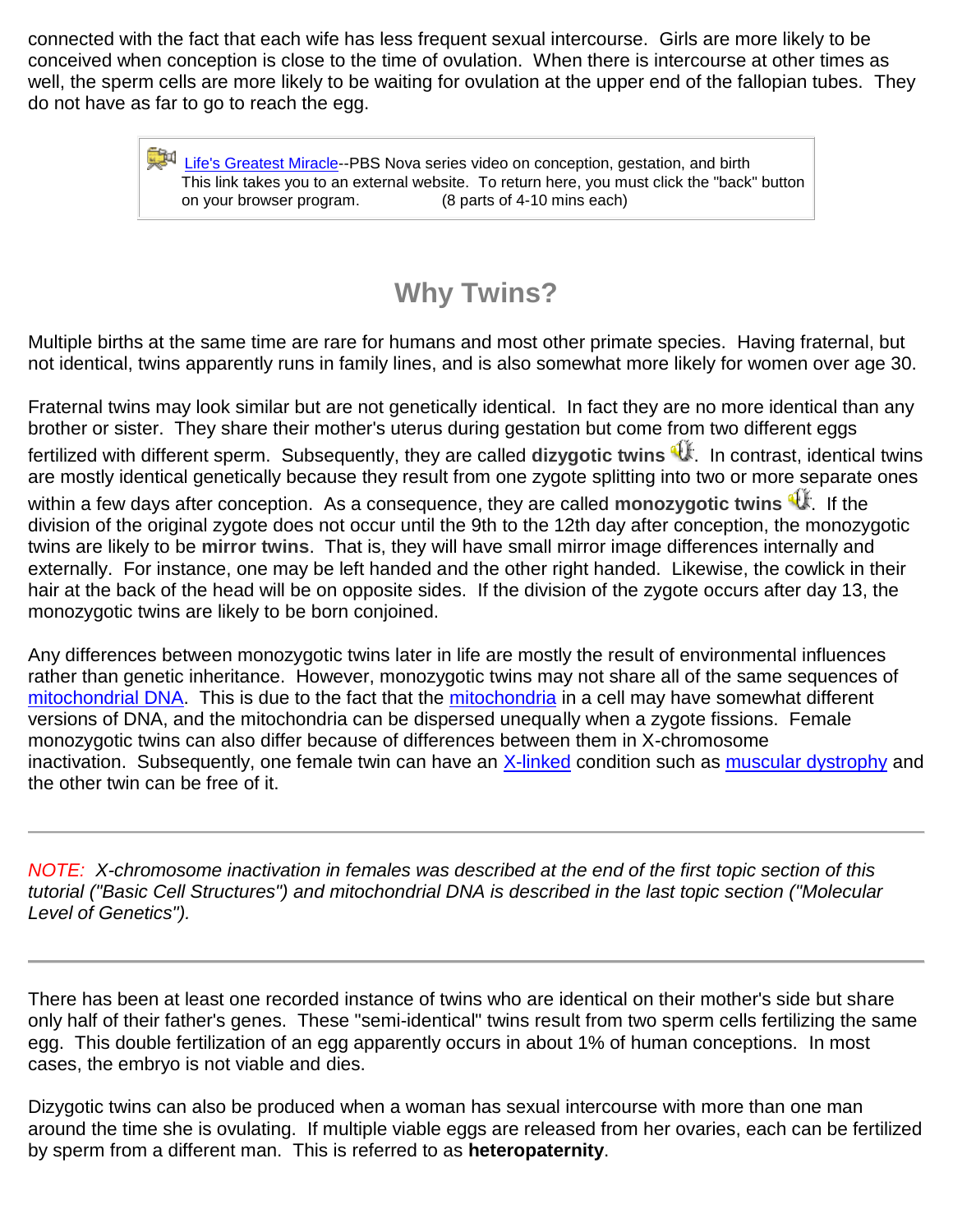# **Why Hermaphrodites?**

Normally in humans one sperm cell combines its chromosomes with those of one ovum at conception and that in turn develops into a single embryo that will become a fetus. Very rarely, however, two zygotes fuse and become a single embryo. If it survives gestation  $\Psi$ [,](http://anthro.palomar.edu/biobasis/sounds/gestation.mp3) a baby will be born who is a true **chimera**  $\Psi$ [-](http://anthro.palomar.edu/biobasis/sounds/chimera.mp3)-it is genetically two "people" in one body. If those two "people" are not the same gender, the baby will likely be a [hermaphrodite](http://anthro.palomar.edu/biobasis/glossary.htm#hermaphrodite)  $\P$ .[-](http://anthro.palomar.edu/biobasis/sounds/hermaphrodite.mp3)it will have both male and female sex organs and other body tissues. Some researchers believe that the frequency of chimeras being born will be increasing as [in vitro fertilization](http://anthro.palomar.edu/biobasis/glossary.htm#in_vitro_fertilization) <sup>aff</sup>becomes more common since two or more embryos are usually placed in the uterus with this procedure.

*NEWS: On January 16, 2005, a 66 year old Romanian woman named Adriana Iliescu gave birth to a daughter. This makes her the oldest woman to become pregnant and deliver a live baby. She was implanted with a fertilized egg from a healthy younger woman. The baby was 6 weeks premature and weighed only 1.4 kilograms (3.1 pounds), which is less than half the normal newborn weight. Two other fetuses died during the pregnancy (News at Nature.com, January 17, 2005).*

*NEWS: In the August 23, 2009 issue of Biology Letters, Kristen Navara of the University of Georgia presented the results of a 202 nation survey of data on male to female ratios at birth. She noted that there is a skewing of sex ratios that corresponds to latitude. In temperate and subarctic latitudes, there are slightly more boys born compared to tropical latitudes. Navara said that these differences were independent of cultural practices and the socio-economic status of families.*

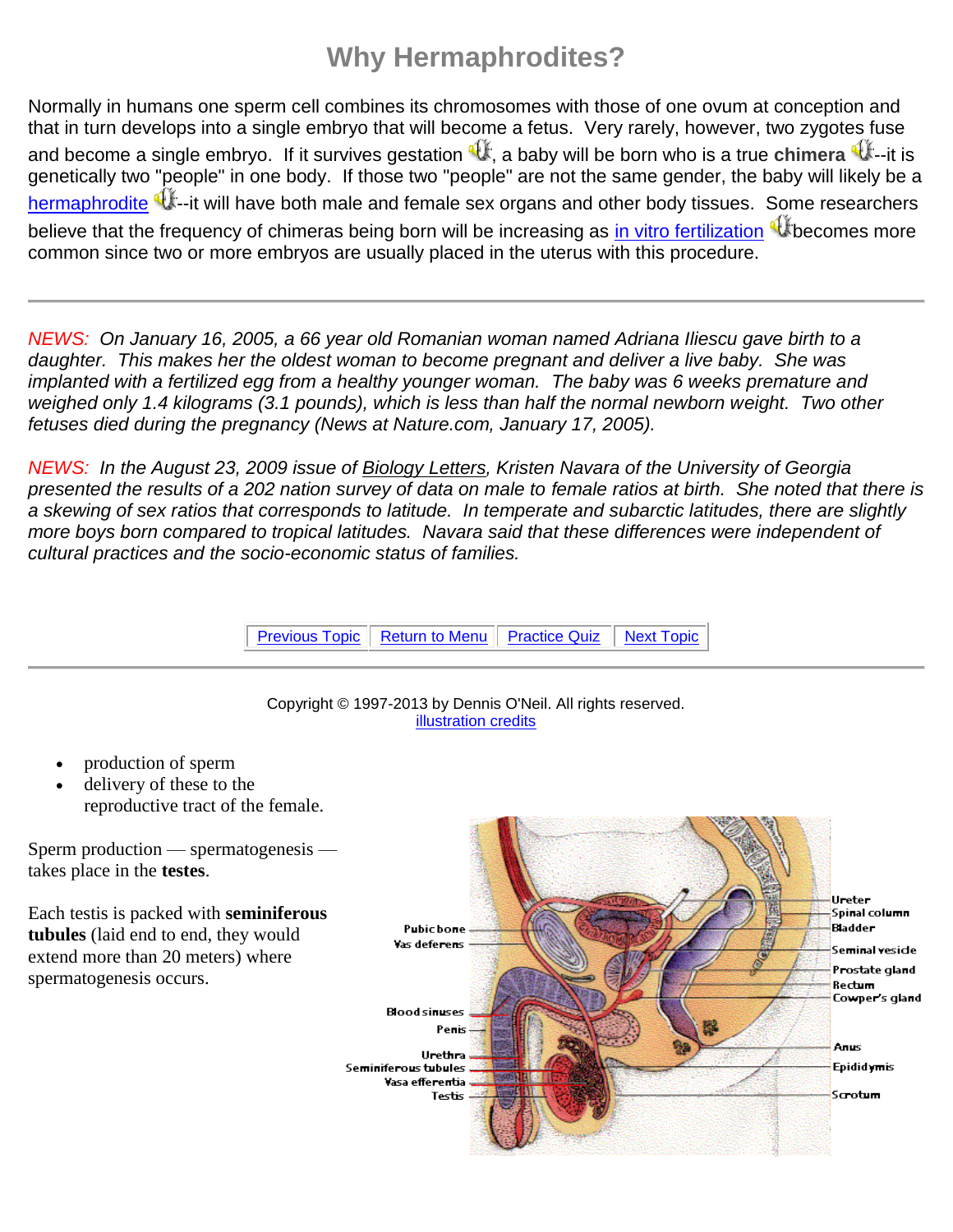#### **Spermatogenesis**

The walls of the seminiferous tubules consist of [diploid](http://users.rcn.com/jkimball.ma.ultranet/BiologyPages/D/D.html#diploid) spermatogonia, [stem cells](http://users.rcn.com/jkimball.ma.ultranet/BiologyPages/S/S.html#stem_cell) that are the precursors of sperm.

#### **Spermatogonia**

- divide by [mitosis](http://users.rcn.com/jkimball.ma.ultranet/BiologyPages/M/Mitosis.html) to produce more spermatogonia or
- differentiate into **spermatocytes**.

[Meiosis](http://users.rcn.com/jkimball.ma.ultranet/BiologyPages/M/Meiosis.html) of each spermatocyte produces 4 [haploid](http://users.rcn.com/jkimball.ma.ultranet/BiologyPages/H/H.html#haploid) **spermatids**. This process takes over three weeks to complete.

Then the spermatids differentiate into sperm, losing most of their cytoplasm in the process.

For simplicity, the figure shows the behavior of just a single pair of homologous chromosomes with a single crossover. With 22 pairs of [autosomes](http://users.rcn.com/jkimball.ma.ultranet/BiologyPages/A/A.html#autosome) and an average of two crossovers between each pair, the variety of gene combinations in sperm is very great.



#### **Sperm**

Sperm cells are little more than flagellated nuclei. Each consists of

- a head, which has
	- o an **acrosome** at its tip and
	- o contains a haploid set of chromosomes in a compact, inactive, state.
- a **midpiece** containing [mitochondria](http://users.rcn.com/jkimball.ma.ultranet/BiologyPages/C/CellularRespiration.html) and a single [centriole](http://users.rcn.com/jkimball.ma.ultranet/BiologyPages/C/Centrioles.html#centrioles)
- a **tail** which is a [flagellum.](http://users.rcn.com/jkimball.ma.ultranet/BiologyPages/C/Cilia.html)

This electron micrograph (courtesy of Dr. Don W. Fawcett and Susumu Ito) shows the sperm cell of a bat. Note the orderly arrangement of the mitochondria. They supply the [ATP](http://users.rcn.com/jkimball.ma.ultranet/BiologyPages/A/ATP.html) to power the whiplike motion of the tail.

An adult male manufactures over 100 million sperm cells each day. These gradually move into the **epididymis** where they undergo further maturation. The acidic environment in the epididymis keeps the mature sperm inactive.

In addition to making sperm, the testis is an **endocrine gland**. Its principal hormone, **testosterone**, is responsible for the development of the secondary sex characteristics of men such as the beard, deep voice, and masculine body shape. **Testosterone is also essential for making sperm.**

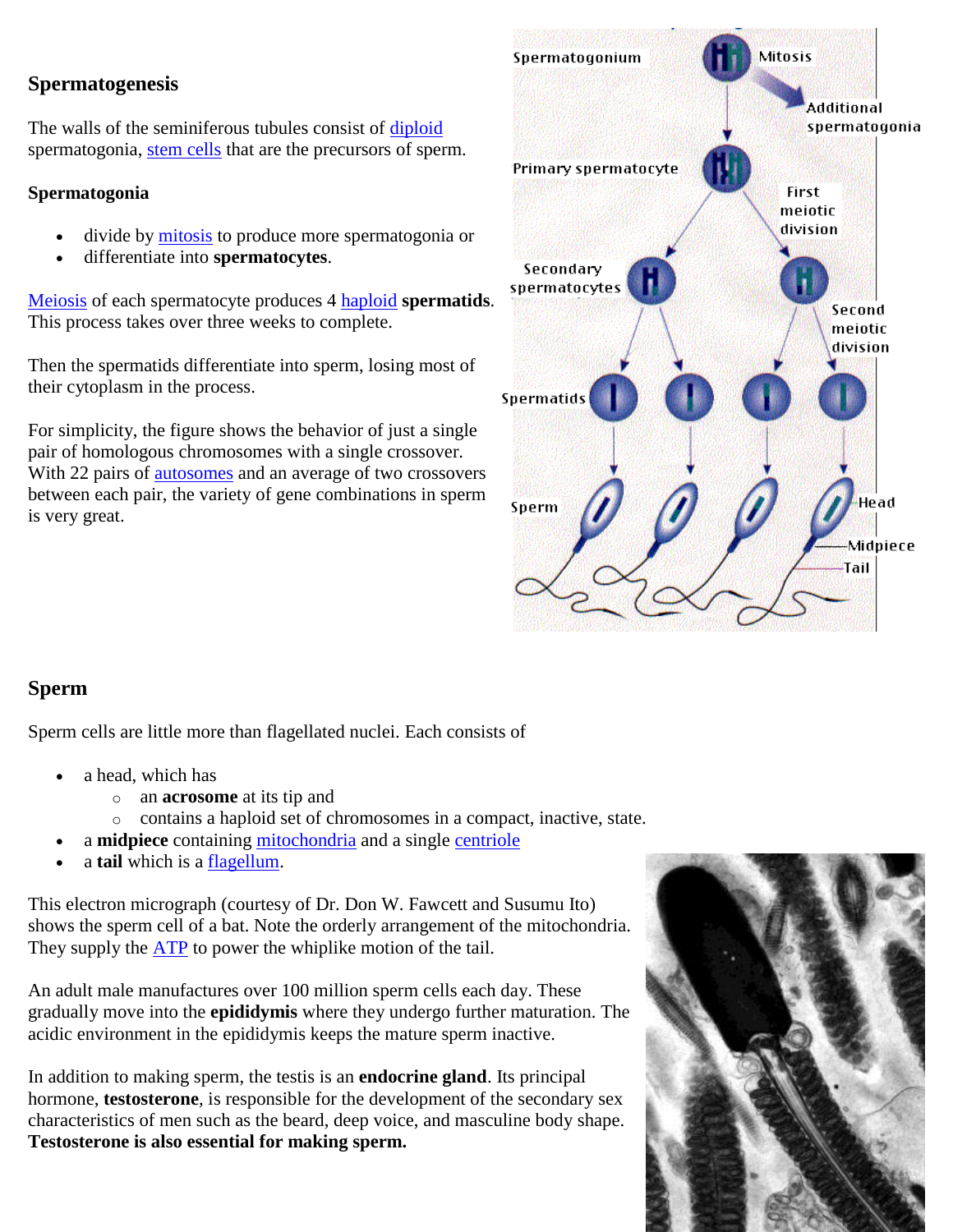Testosterone is made in the **interstitial cells** (also called Leydig cells) that lie between the seminiferous tubules.

### **LH**

Interstitial cells are, in turn, the targets for a hormone often called interstitial cell stimulating hormone (**ICSH**). It is a product of the anterior lobe of the [pituitary gland.](http://users.rcn.com/jkimball.ma.ultranet/BiologyPages/P/Pituitary.html) However, ICSH is identical to the [luteinizing hormone](http://users.rcn.com/jkimball.ma.ultranet/BiologyPages/P/Pituitary.html#LH) (**LH**) found in females, and I prefer to call it LH.

#### **FSH**

Follicle-stimulating hormone (also named for its role in females) acts directly on spermatogonia to stimulate sperm production (aided by the LH needed for testosterone synthesis). [\[Discussion\]](http://users.rcn.com/jkimball.ma.ultranet/BiologyPages/P/Pituitary.html#FSH)

### **Sex Organs of the Human Female**

The responsibility of the female mammal for successful reproduction is considerably greater than that of the male.



She must

- manufacture eggs
- be equipped to receive sperm from the male
- provide an environment conducive to fertilization and [implantation](http://users.rcn.com/jkimball.ma.ultranet/BiologyPages/S/Sexual_Reproduction.html#Pregnancy)
- nourish the developing baby not only before birth but after.

### **Oogenesis**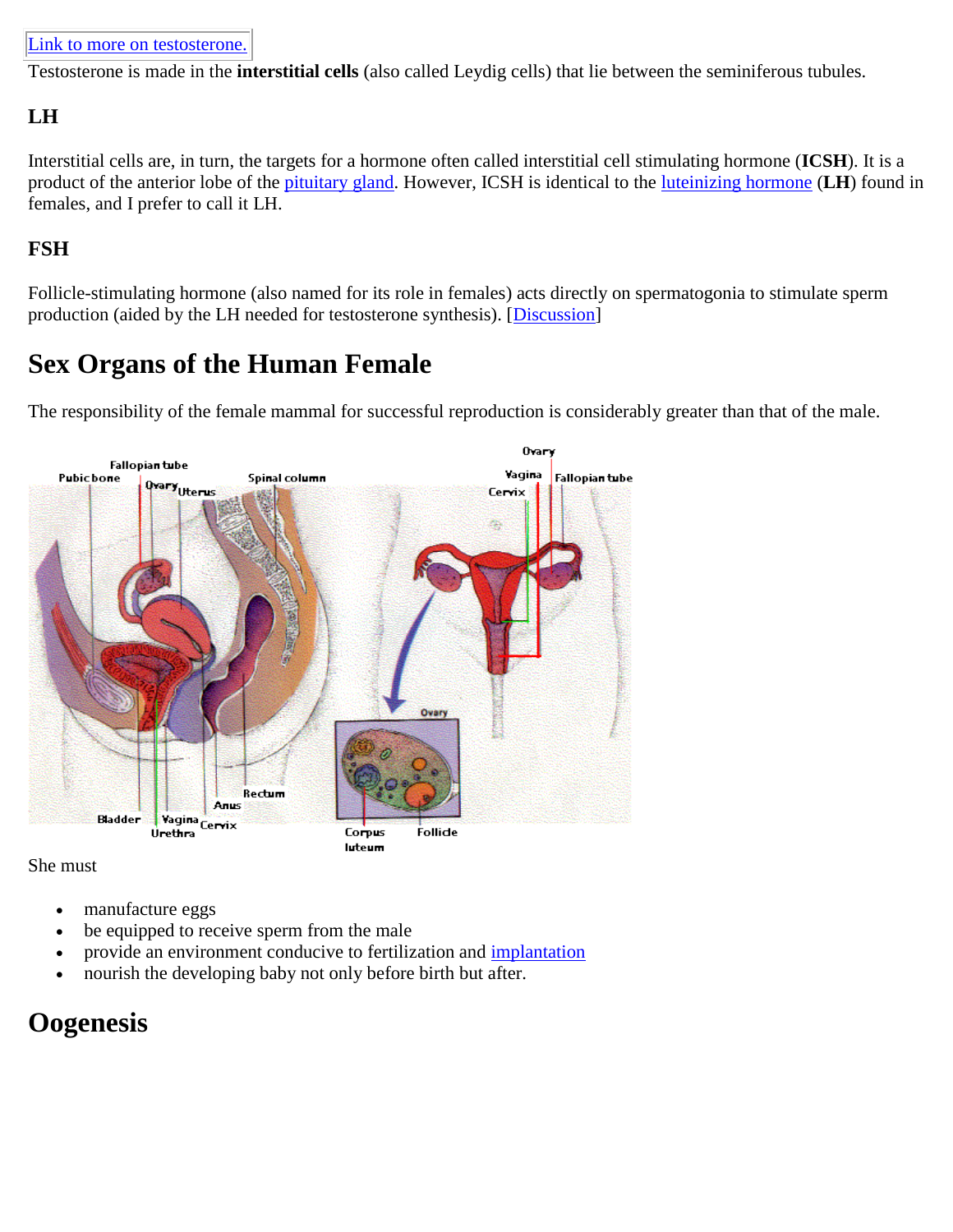Egg formation takes place in the **ovaries**.

In contrast to males, the initial steps in egg production occur prior to birth. Diploid stem cells called **oogonia** divide by mitosis to produce more oogonia and **primary oocytes**. By the time the fetus is 20 weeks old, the process reaches its peak and all the oocytes that she will ever possess  $(\sim 4$  million of them) have been formed  $(*)$ . By the time she is born, only about 1 million of these remain (the others eliminated by [apoptosis\)](http://users.rcn.com/jkimball.ma.ultranet/BiologyPages/A/Apoptosis.html). Each has begun the first steps of the first meiotic division stopping at the [diplotene stage of meiosis](http://users.rcn.com/jkimball.ma.ultranet/BiologyPages/M/Meiosis.html#diplotene)  [I.](http://users.rcn.com/jkimball.ma.ultranet/BiologyPages/M/Meiosis.html#diplotene)

No further development occurs until years later when the girl becomes sexually mature. Then the primary oocytes recommence their development, usually one at a time and once a month.

\*Recent evidence in both mice and young women show the presence of oogonial stem cells that [in vitro](http://users.rcn.com/jkimball.ma.ultranet/BiologyPages/I/I.html#in_vitro) can develop into immature oocytes. Whether these can go on to develop enough to be fertilized AND whether such stem cells naturally produce new eggs in young women remains to be seen.

The primary oocyte grows much larger and completes [meiosis I,](http://users.rcn.com/jkimball.ma.ultranet/BiologyPages/M/Meiosis.html#meiosis_I) forming a large **secondary oocyte** and a small **polar body** that receives little more than one set of chromosomes. Which chromosomes end up in the egg and which in the polar body is entirely a matter of chance.



In humans (and most vertebrates), the first polar body does not go on to meiosis  $II$ , but the secondary oocyte does proceed as far as **metaphase** of meiosis II and then stops.

Only if **fertilization** occurs will meiosis II ever be completed. Entry of the sperm restarts the cell cycle

- breaking down [MPF](http://users.rcn.com/jkimball.ma.ultranet/BiologyPages/C/CellCycle.html#Control_of_the_Cell_Cycle) (M-phase promoting factor) and
- turning on the [anaphase-promoting complex](http://users.rcn.com/jkimball.ma.ultranet/BiologyPages/C/CellCycle.html#Control_of_the_Cell_Cycle) (APC).

Completion of meiosis II converts the secondary oocyte into a fertilized egg or zygote (and also a second polar body).

As in the diagram for spermatogenesis, the behavior of the chromosomes is greatly simplified.



The photomicrograph (courtesy of Turtox) shows polar body formation during oogenesis in the whitefish. Even allowing for the fact that fish eggs are larger than mammalian eggs, you can readily see how the polar body gets little more than one set of chromosomes.

These events take place within a **follicle**, a fluid-filled envelope of cells surrounding the developing egg.

The ripening follicle also serves as an **endocrine gland**. Its cells make a mixture of [steroid](http://users.rcn.com/jkimball.ma.ultranet/BiologyPages/S/S.html#steroid) hormones collectively known as **estrogen**. Estrogen is responsible for the development of the secondary sexual characteristics of a mature woman, e.g.,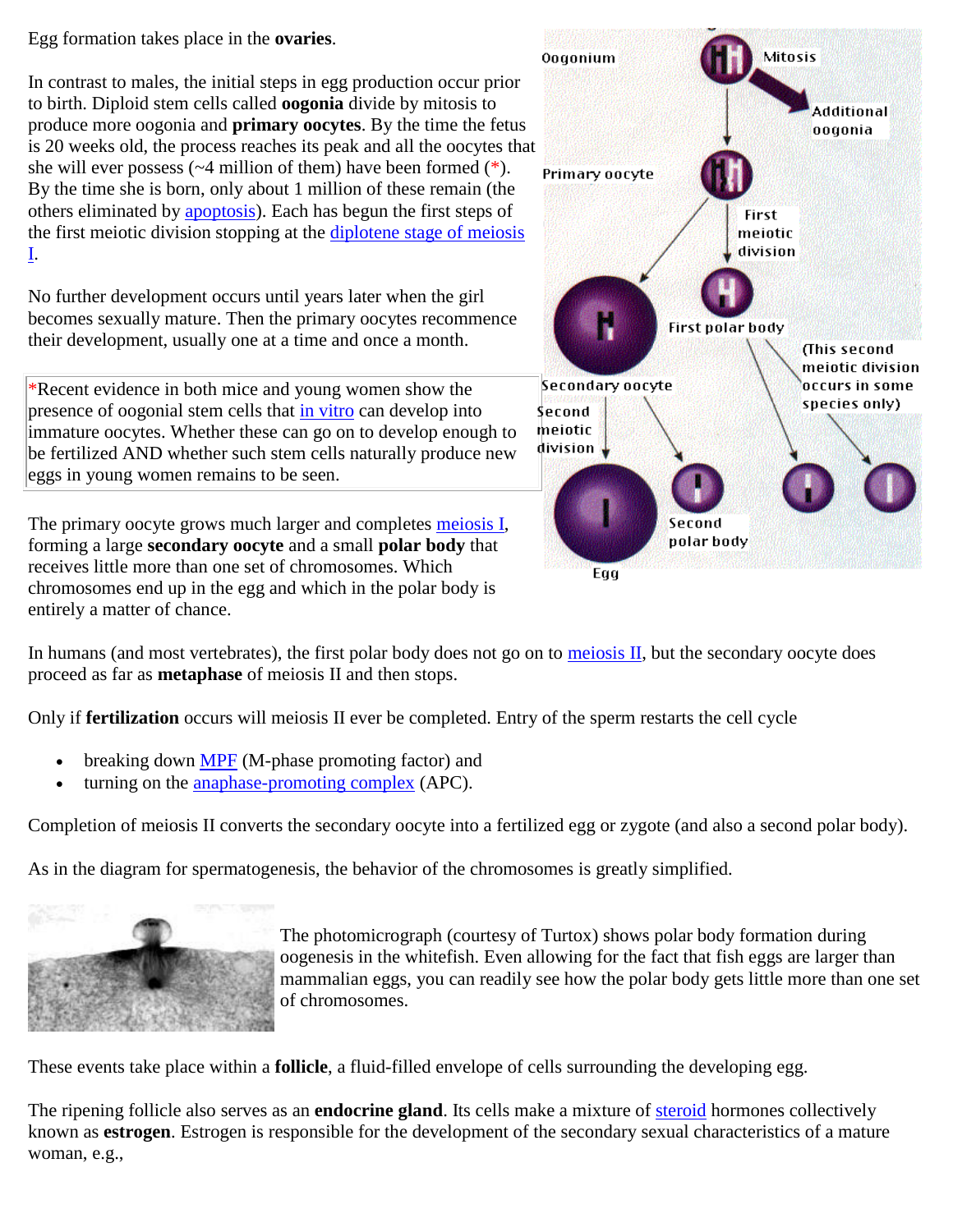- a broadening of the pelvis
- development of the breasts
- growth of hair around the genitals and in the armpits
- development of [adipose tissue](http://users.rcn.com/jkimball.ma.ultranet/BiologyPages/A/AnimalTissues.html#AdiposeTissue) leading to the more rounded body contours of adult women.

Estrogen continues to be secreted throughout the reproductive years of women During this period, it plays an essential role in the monthly **menstrual cycle**.

Link to a discussion of the **menstrual cycle** [and the hormones that regulate it.](http://users.rcn.com/jkimball.ma.ultranet/BiologyPages/S/SexHormones.html#menstrual)

There is growing evidence that in mice oocytes can continue to be produced throughout life (from germline stem cells in the bone marrow). It remains to be seen if that will turn out to be true for humans.

### **Ovulation**

Ovulation occurs about two weeks after the onset of menstruation. In response to a sudden surge of LH, the follicle ruptures and discharges a secondary oocyte. This is swept into the open end of the **[fallopian tube](http://users.rcn.com/jkimball.ma.ultranet/BiologyPages/S/Sexual_Reproduction.html#Sex_Organs_of_the_Human_Female)** and begins to move slowly down it.

Several sexually-transmitted diseases (STDs), especially [gonorrhea](http://users.rcn.com/jkimball.ma.ultranet/BiologyPages/E/Eubacteria.html#Gram_Negative_Cocci) and infections by [chlamydia](http://users.rcn.com/jkimball.ma.ultranet/BiologyPages/E/Eubacteria.html#Chlamydiae) can cause scarring and blocking of the tubes and are a major cause of infertility. In [tubal ligation,](http://users.rcn.com/jkimball.ma.ultranet/BiologyPages/B/BirthControl.html#Sterilization) the fallopian tubes are surgically cut and their ends tied to prevent pregnancy.

### **Copulation and Fertilization**

For fertilization to occur, sperm must be deposited in the vagina within a few (5) days before or on the day of ovulation. Sperm transfer is accomplished by copulation. Sexual excitation dilates the arterioles supplying blood to the penis. Blood accumulates in three cylindrical spongy sinuses that run lengthwise through the penis. The resulting pressure causes the penis to enlarge and erect and thus able to penetrate the vagina.

Movement of the penis back and forth within the vagina causes sexual tension to increase to the point of **ejaculation**. Contraction of the walls of each **vas deferens** propels the sperm along. Fluid is added to the sperm by the **seminal vesicles**, Cowper's glands, and the **prostate gland**. [\[View\]](http://users.rcn.com/jkimball.ma.ultranet/BiologyPages/S/Sexual_Reproduction.html#Sex_Organs_of_the_Human_Male) These fluids provide

- a source of energy [\(fructose\)](http://users.rcn.com/jkimball.ma.ultranet/BiologyPages/C/Carbohydrates.html)
- an alkaline environment to activate the sperm, and
- perhaps in other ways provide an optimum chemical environment for them.

The mixture of sperm and accessory fluids is called **semen**. It passes through the **urethra** and is expelled into the vagina.

Physiological changes occur in the female as well as the male in response to sexual excitement, although these are not as readily apparent. In contrast to the male, however, such responses are not a prerequisite for copulation and fertilization to occur.

Once deposited within the vagina, the sperm proceed on their journey into and through the uterus and on up into the fallopian tubes. It is here that fertilization may occur if an "egg" is present (strictly speaking, it is still a secondary oocyte until after completion of meiosis II).

Although sperm can swim several millimeters each second, their trip to and through the fallopian tubes may be assisted by muscular contraction of the walls of the uterus and the tubes. The trip is fraught with heavy mortality. An average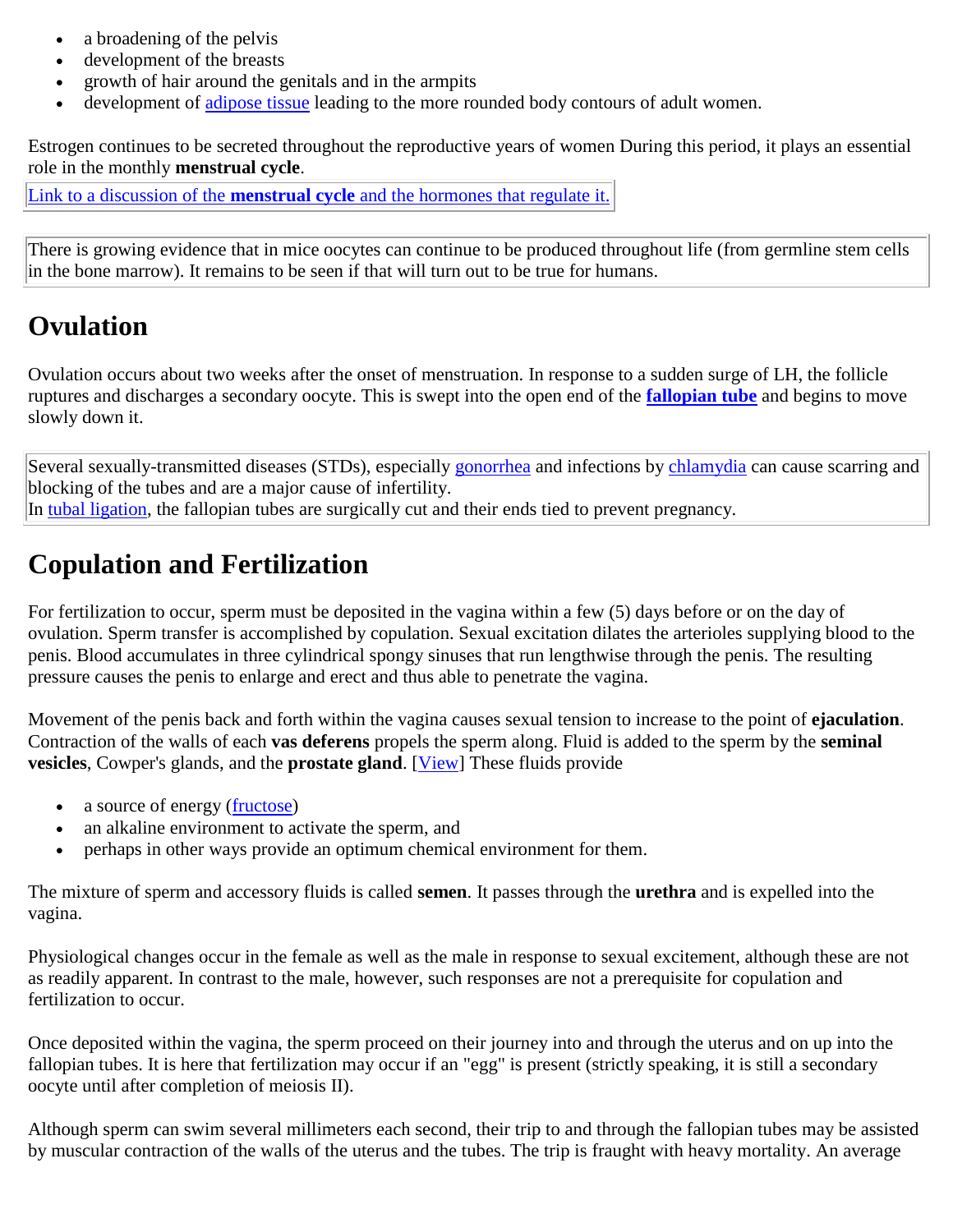human ejaculate contains over one hundred million sperm, but only a few dozen complete the journey, arriving within 15 minutes of ejaculation. And of these, only one will succeed in fertilizing the egg.

Sperm swim towards the egg by [chemotaxis](http://users.rcn.com/jkimball.ma.ultranet/BiologyPages/T/Taxes.html#Chemotaxis) following a gradient of [progesterone](http://users.rcn.com/jkimball.ma.ultranet/BiologyPages/P/Progesterone.html) secreted by cells surrounding the egg. Progesterone opens CatSper (["cation](http://users.rcn.com/jkimball.ma.ultranet/BiologyPages/D/Diffusion.html#Two_problems_to_be_considered:) sperm") channels in the plasma membrane surrounding the anterior portion of the sperm tail. This allows an influx of  $Ca^{2+}$  ions which causes the flagellum to beat more rapidly and vigorously.

Fertilization begins with the binding of a sperm head to the [glycoprotein](http://users.rcn.com/jkimball.ma.ultranet/BiologyPages/G/Glycoproteins.html) coating of the egg (called the **zona pellucida**). [Exocytosis](http://users.rcn.com/jkimball.ma.ultranet/BiologyPages/E/Exocytosis.html) of the **acrosome** at the tip of the sperm head releases enzymes that digest a path through the zona and enable the sperm head to bind to the [plasma membrane](http://users.rcn.com/jkimball.ma.ultranet/BiologyPages/C/CellMembranes.html) of the egg. Fusion of their respective membranes allows the entire contents of the sperm to be drawn into the cytosol of the egg. (Even though the sperm's mitochondria enter the egg, they are almost always destroyed — by [autophagy](http://users.rcn.com/jkimball.ma.ultranet/BiologyPages/A/Autophagy.html) — and do not contribute their genes to the embryo. So human [mitochondrial DNA](http://users.rcn.com/jkimball.ma.ultranet/BiologyPages/C/CellularRespiration.html#mtdna) is almost always inherited from mothers only.)

Within moments, enzymes released from the egg cytosol act on the zona making it impermeable to the other sperm that arrive.

Soon the nucleus of the successful sperm enlarges into the **male pronucleus**. At the same time, the egg (secondary oocyte) completes meiosis II forming a **second polar body** and the **female pronucleus**.

The male and female pronuclei move toward each other while duplicating their DNA in [S phase.](http://users.rcn.com/jkimball.ma.ultranet/BiologyPages/C/CellCycle.html) Their nuclear envelopes disintegrate. A [spindle](http://users.rcn.com/jkimball.ma.ultranet/BiologyPages/C/Centrioles.html#centrosome) is formed (following replication of the sperm's [centriole\)](http://users.rcn.com/jkimball.ma.ultranet/BiologyPages/C/Centrioles.html#centrioles), and a full set of [dyads](http://users.rcn.com/jkimball.ma.ultranet/BiologyPages/C/Chromosomes.html) assembles on it. The fertilized egg or **zygote** is now ready for its first mitosis. When this is done, 2 cells — each with a [diploid set](http://users.rcn.com/jkimball.ma.ultranet/BiologyPages/C/Chromosomes.html#diploid) of chromosomes — are formed.

In sea urchins, at least, the block to additional sperm entry and the fusion of the pronuclei are triggered by nitric oxide generated in the egg by the sperm acrosome. [\[Link\]](http://users.rcn.com/jkimball.ma.ultranet/BiologyPages/N/NO.html#fertilization)

### **Pregnancy**

Development begins while the fertilized egg is still within the **fallopian tube**. Repeated mitotic divisions produces a solid ball of cells called a **morula**. Further mitosis and some migration of cells converts this into a hollow ball of cells called the **blastocyst**. Approximately one week after fertilization, the blastocyst embeds itself in the thickened wall of the uterus, a process called **implantation**, and pregnancy is established.

The blastocyst produces two major collections of cells:

- Three or four blastocyst cells develop into the **inner cell mass**, which will form
	- o [3 extraembryonic membranes:](http://users.rcn.com/jkimball.ma.ultranet/BiologyPages/E/ExtraembryonicMembranes.html) **amnion**, **yolk sac**, and (a vestigial) **allantois** and
	- o in about 2 months, become the fetus and, ultimately, the baby.
- **Blastocyst**  The remaining 100 or so cells form the **trophoblast**, which will develop into the **[chorion](http://users.rcn.com/jkimball.ma.ultranet/BiologyPages/E/ExtraembryonicMembranes.html)** that will go on to make up most of the **placenta**. All the extraembryonic membranes play vital roles during development but will be discarded at the time of birth.

The placenta grows tightly fused to the wall of the uterus. Its blood vessels, supplied by the fetal heart, are literally bathed in the mother's blood. Although there is normally no mixing of the two blood supplies, the placenta does facilitate the transfer of a variety of materials between the fetus and the mother.

- receiving food
- receiving oxygen and discharging carbon dioxide
- discharging urea and other wastes

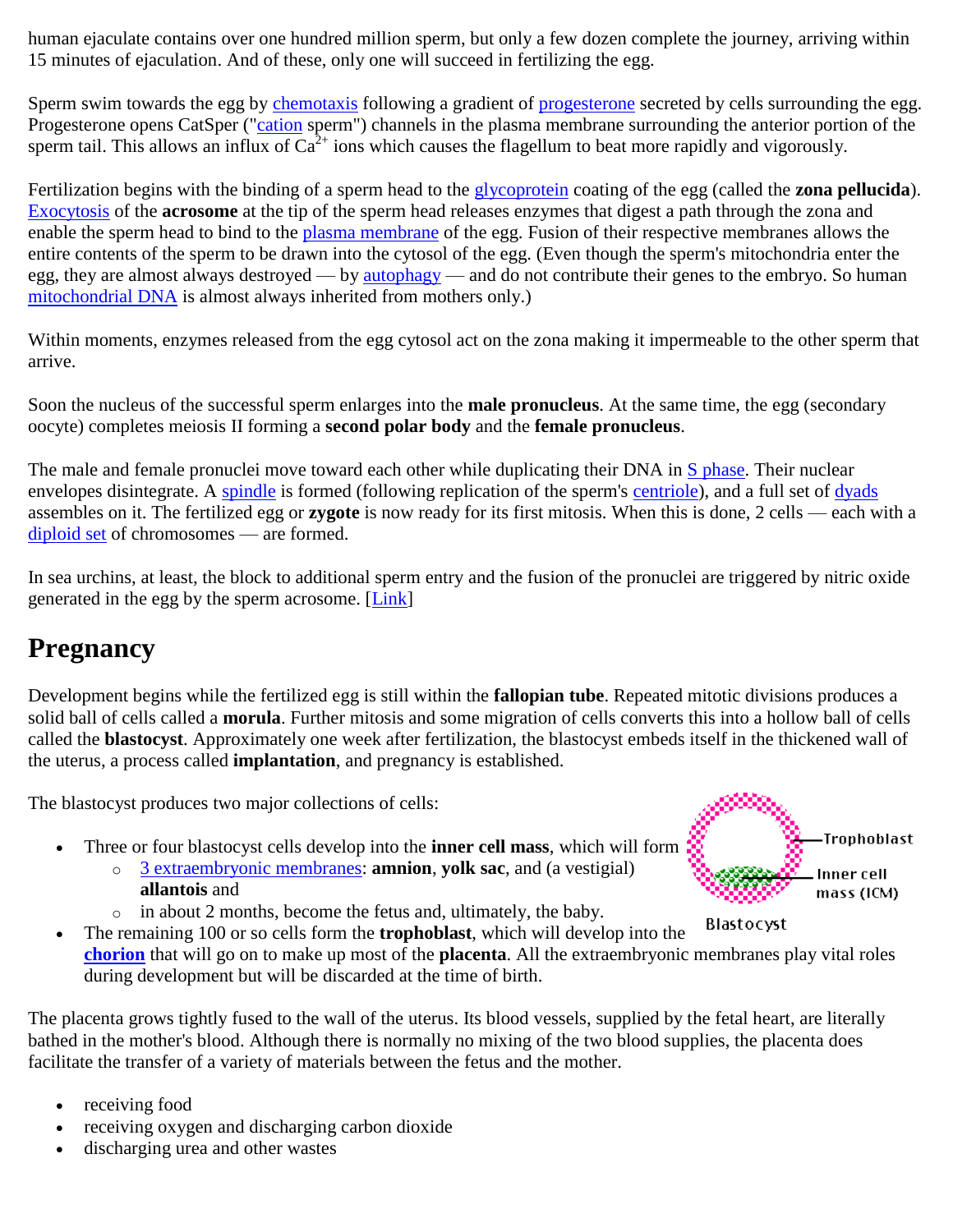receiving **antibodies** (chiefly of the [IgG](http://users.rcn.com/jkimball.ma.ultranet/BiologyPages/A/AntigenReceptors.html#why_5) class). These remain for weeks after birth, protecting the baby from the diseases to which the mother is immune.

But the placenta is not simply a transfer device. Using raw materials from the mother's blood, it synthesizes large quantities of proteins and also some hormones.

[Link to discussion of the placenta](http://users.rcn.com/jkimball.ma.ultranet/BiologyPages/S/SexHormones.html#pregnancy)  [as an endocrine gland.](http://users.rcn.com/jkimball.ma.ultranet/BiologyPages/S/SexHormones.html#pregnancy)

The metabolic activity of the placenta is almost as great as that of the fetus itself.

The **umbilical cord** connects the fetus to the placenta. It receives deoxygenated blood from the iliac arteries of the fetus and returns oxygenated blood to the liver and on to the inferior vena cava.

Because its lungs are not functioning, circulation in the fetus differs dramatically from that of the baby after birth. While within the uterus, blood pumped by the right ventricle bypasses the lungs by flowing through the **foramen ovale** and the **ductus arteriosus**.

Although the blood in the placenta is in close contact with the mother's blood in the uterus, intermingling of their blood does not normally occur. However, some of the blood cells of the fetus usually do escape into the mother's circulation — where they have been known to survive for decades. This raises the possibility of doing **[prenatal diagnosis](http://users.rcn.com/jkimball.ma.ultranet/BiologyPages/P/PrenatalScreening.html)** of genetic disorders by sampling the mother's blood rather than having to rely on the more invasive procedures of [amniocentesis](http://users.rcn.com/jkimball.ma.ultranet/BiologyPages/P/PrenatalScreening.html#Amniocentesis) and [chorionic villus](http://users.rcn.com/jkimball.ma.ultranet/BiologyPages/P/PrenatalScreening.html#Chorionic_Villus_Sampling_(CVS))  [sampling](http://users.rcn.com/jkimball.ma.ultranet/BiologyPages/P/PrenatalScreening.html#Chorionic_Villus_Sampling_(CVS)) (CVS).

Fragments of fetal DNA  $(\sim 300 \text{ bp long})$  from apoptotic cells of the placenta are also found in the mother's plasma



as early as 5 weeks after implantation. These can be tested for various forms of aneuploidy, e.g. the trisomy 21 of Down syndrome [\[More\]](http://users.rcn.com/jkimball.ma.ultranet/BiologyPages/P/PrenatalScreening.html#NoninvasivePrenatalDiagnosis).

Far rarer is the leakage of mother's blood cells into the fetus. However, it does occur. A few pregnant women with leukemia or lymphoma have transferred the malignancy to their fetus. Some babies have also acquired melanoma from the transplacental passage of these highly-malignant cells from their mother.

During the first 2 months of pregnancy, the basic structure of the baby is being formed. This involves cell division, cell migration, and the differentiation of cells into the many types found in the baby. During this period, the developing baby — called an **embryo** — is very sensitive to anything that interferes with the steps involved. Virus infection of the mother, e.g., by [rubella](http://users.rcn.com/jkimball.ma.ultranet/BiologyPages/V/Viruses.html#positive_ssRNA) ("German measles") virus or exposure to certain chemicals may cause malformations in the developing embryo. Such agents are called **teratogens** ("monster-forming"). The tranquilizer, thalidomide, taken by many pregnant European women between 1954 and 1962, turned out to be a potent teratogen and was responsible for the birth of several thousand deformed babies.

After about two months, all the systems of the baby have been formed, at least in a rudimentary way. From then on, development of the **fetus**, as it is now called, is primarily a matter of growth and minor structural modifications. The fetus is less susceptible to teratogens than is the embryo.

Pregnancy involves a complex interplay of **hormones**. These are described in a separate page. [\[Link to it.\]](http://users.rcn.com/jkimball.ma.ultranet/BiologyPages/S/SexHormones.html#pregnancy)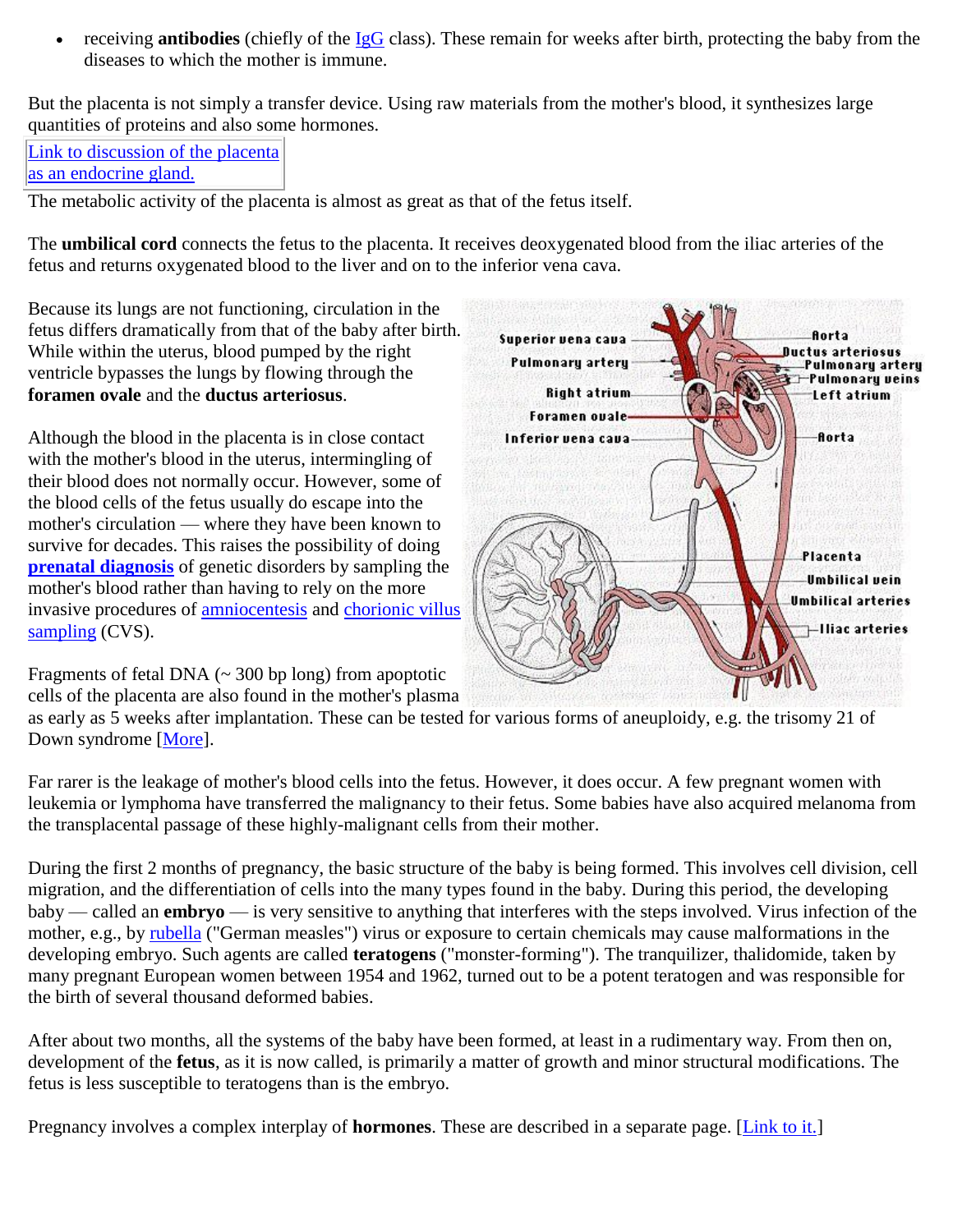## **The placenta is an [allograft](http://users.rcn.com/jkimball.ma.ultranet/BiologyPages/T/Transplants.html)**

One of the greatest unsolved mysteries in immunology is how the placenta survives for 9 months without being rejected by the mother's immune system. Every cell of the placenta carries the father's genome (a haploid set of his chromosomes); including one of his #6 chromosomes where the genes for the **major histocompatibility antigens** [\(HLA\)](http://users.rcn.com/jkimball.ma.ultranet/BiologyPages/T/Transplants.html#typing) are located.

One partial exception: none of the genes on the father's X chromosome are expressed. While X-chromosome inactivation is random in the cells of the fetus, it is NOT random in the cells of the trophoblast. In every cell of the trophoblast — and its descendants — it is the paternal X chromosome that is inactivated. [Discussion of  $X$ [chromosome inactivation.\]](http://users.rcn.com/jkimball.ma.ultranet/BiologyPages/S/SexChromosomes.html#x-inactivation) But this does not solve our problem because the genes for all the major histocompatibility antigens are located on chromosome 6, which is not inactivated.

[Discussion of the human major histocompatibility complex \(MHC\)](http://users.rcn.com/jkimball.ma.ultranet/BiologyPages/T/Transplants.html#typing)

Thus the placenta is immunologically as foreign to the mother as a kidney transplant would be.

Yet it thrives.

Despite a half-century of research, the mechanism for this immunologically privileged status remains uncertain. But one thing is clear:

The mother is **not** intrinsically tolerant of the father's antigens.

Some evidence:

- She will promptly reject a skin transplant from the father.
- She develops antibodies against his histocompatibility antigens expressed by the fetus. In fact, women who have borne several children by the same father are often excellent sources of anti-HLA serum for use in [tissue](http://users.rcn.com/jkimball.ma.ultranet/BiologyPages/T/Transplants.html#typing)  [typing.](http://users.rcn.com/jkimball.ma.ultranet/BiologyPages/T/Transplants.html#typing)

So what accounts for the phenomenon? Some possibilities:

The placenta does not express class II histocompatibility antigens.

[Discussion of the role of class II antigens in immunity.](http://users.rcn.com/jkimball.ma.ultranet/BiologyPages/H/HLA.html#class_II)

- Nor does it express the strongly-immunogenic [class I histocompatibility antigens](http://users.rcn.com/jkimball.ma.ultranet/BiologyPages/H/HLA.html#Class_I_Histocompatibility_Molecules) (HLA-A, HLA-B). It does express [HLA-C,](http://users.rcn.com/jkimball.ma.ultranet/BiologyPages/T/Transplants.html#typing) but this is only weakly immunogenic.
- The cells of the placenta secrete [progesterone,](http://users.rcn.com/jkimball.ma.ultranet/BiologyPages/S/SexHormones.html#progesterone) which is immunosuppressive.
- In lab rats the embryos (and the mother's endometrium) secrete [corticotropin-releasing hormone](http://users.rcn.com/jkimball.ma.ultranet/BiologyPages/H/Hypothalamus.html#CRH) (CRH). This hormone induces the expression of Fas ligand (**FasL**) on the cells of the placenta. Activated T cells express **Fas** so any threatening T cells would commit suicide by apoptosis when they encounter FasL on their target.

[Link to more of the story of the role of Fas and FasL in apoptosis.](http://users.rcn.com/jkimball.ma.ultranet/BiologyPages/A/Apoptosis.html#CTL) (but **note:** the example you will see is the **reverse** of the story here; that is, the cytotoxic T cell is using its own FasL to kill a target cell that is expressing Fas but **not** FasL.)

 In laboratory mice the cells of the placenta degrade the amino acid [tryptophan.](http://users.rcn.com/jkimball.ma.ultranet/BiologyPages/G/Gly_trp.gif) Tryptophan is essential for Tcell function. When mice are treated with an inhibitor of the Trp-degrading enzyme, their fetuses are promptly aborted by the action of the mother's lymphocytes. (D. H. Munn, et. al., **Science**, **281:** 1191, 21 Aug 1998.)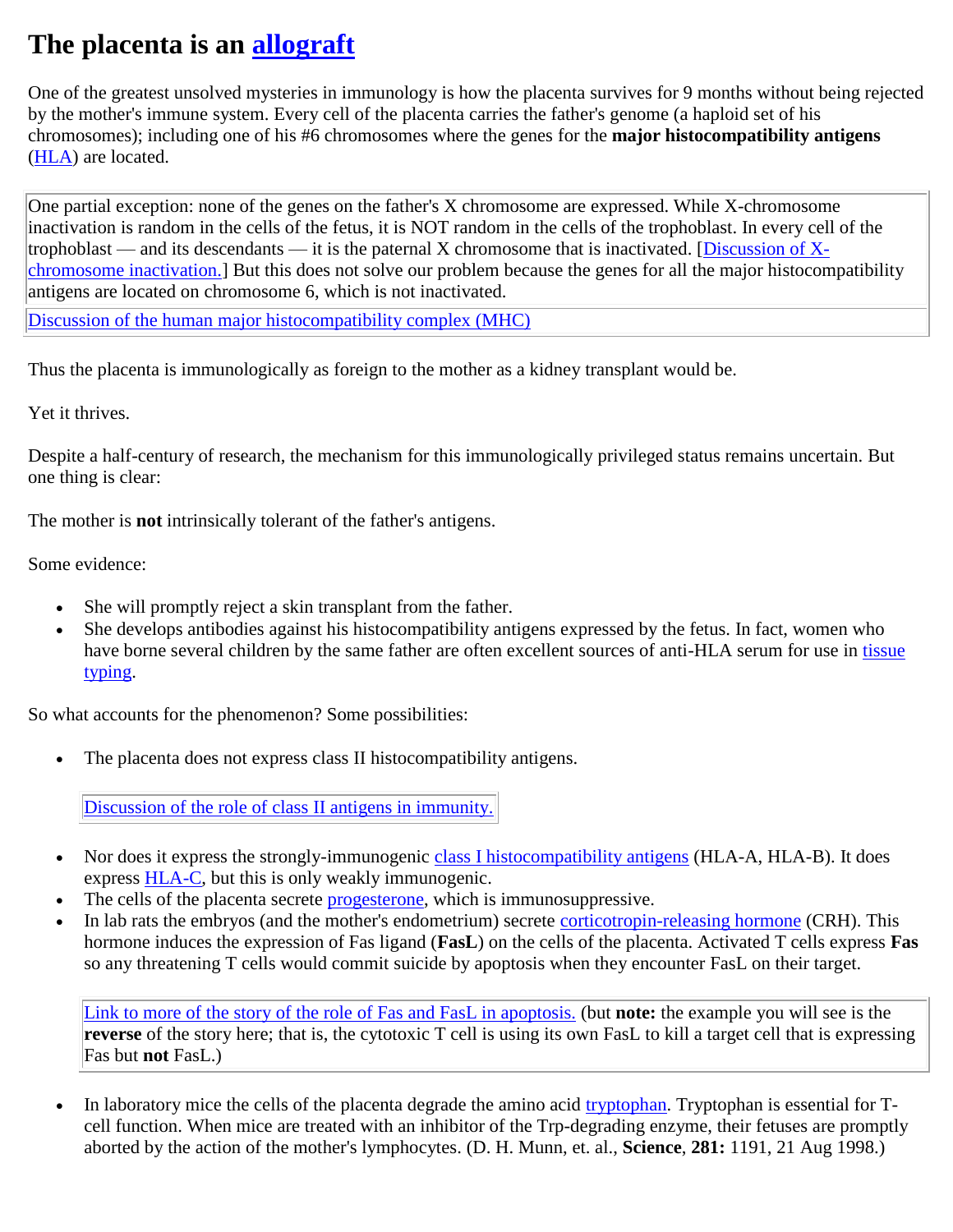- In mice, expression of genes encoding [cytokines](http://users.rcn.com/jkimball.ma.ultranet/BiologyPages/C/C.html#cytokine) needed to attract effector T cells (e.g., [CTLs\)](http://users.rcn.com/jkimball.ma.ultranet/BiologyPages/C/CTL.html) into a tissue is suppressed in the cells of the placenta.
- Perhaps most important of all is the increased production in the mother of immunosuppressive **regulatory T cells** [\(Treg\)](http://users.rcn.com/jkimball.ma.ultranet/BiologyPages/T/Treg.html).
	- $\circ$  Depletion of Treg cells in pregnant mice leads to spontaneous abortion while
	- $\circ$  injection of Treg cells into mice that are otherwise prone to abortion enables them to carry their fetuses to term.
	- o In humans, the number of Treg cells rises during pregnancy (in the fetus as well as the mother).

# **Assisted Reproductive Technology ("ART")**

On July 25, 2010 Louise Brown celebrated her 32th birthday. She was the first of what today number some four million (worldwide) "test tube babies"; that is, she developed from an egg that was fertilized outside her mother's body — the process called **in vitro fertilization** (**IVF**).

### **In Vitro Fertilization (IVF)**

IVF involves

- harvesting mature eggs from the mother. This is not an easy process. The mother must undergo hormonal treatments to produce multiple eggs, which then must be removed (under anesthesia) from her ovaries.
- harvesting sperm from the father. Harvesting is usually no problem, but often the sperm are defective in their ability to fertilize (so setting the stage for [ICSI\)](http://users.rcn.com/jkimball.ma.ultranet/BiologyPages/S/Sexual_Reproduction.html#ICSI);
- mixing sperm and eggs in a culture vessel ("in vitro");
- culturing the fertilized eggs for several days until they have developed to at least the 8-cell stage;
- placing two or more of these into the mother's uterus (which her hormone treatments have prepared for [implantation\)](http://users.rcn.com/jkimball.ma.ultranet/BiologyPages/S/Sexual_Reproduction.html#Pregnancy);
- $\bullet$  keeping one's fingers crossed only about one-third of the attempts result in a successful pregnancy)

#### **Intracytoplasmic Sperm Injection (ICSI)**

Successful IVF assumes the availability of healthy sperm. But many cases of infertility arise from defects in the father's sperm. Often these can be overcome by directly injecting a single sperm into the egg.

In the U.S. today, some two-thirds of ART procedures employ ICSI (even though as many as half of these do not involve male infertility).

### **Ooplasmic Transfer**

Infertility in some cases may stem from defects in the cytoplasm of the mother's egg. To circumvent these, cytoplasm can be removed from the egg of a young, healthy woman ("Donor egg") and injected — along with a single sperm — into the prospective mother's egg.

Although a few healthy children have been born following ooplasmic transfer, the jury is still out on its safety, and it is not approved for use in the U.S.

One reason for concern is that ooplasmic transfer results in an egg carrying both the mother's mitochondria and mitochondria from the donor (in normal fertilization, all the mitochondria in the father's sperm are destroyed in the egg). This condition — called **heteroplasmy** — creates a child having two different [mitochondrial DNA genomes](http://users.rcn.com/jkimball.ma.ultranet/BiologyPages/E/Endosymbiosis.html#The_Mitochondrial_Genome) in all **Recipient's** egg



Donor egg

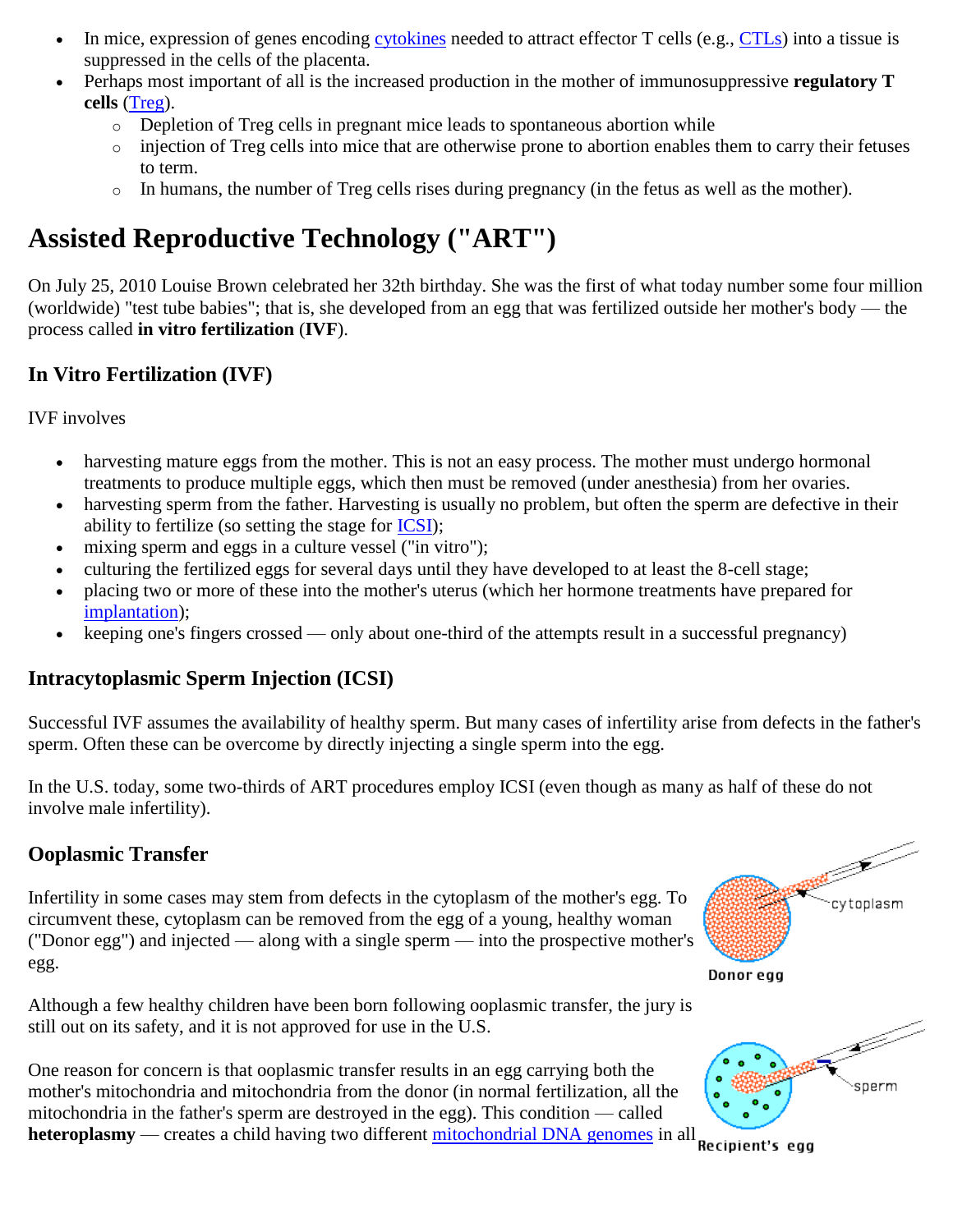of its cells.

In rare, but important, cases, the defect in the prospective mother's cytoplasm is the result of her having mitochondria with a mutant gene (link to examples). Ooplasmic transfer is of no help in these cases because the fertilized egg will still contain a preponderance of the mother's defective mitochondria. But researchers in Oregon reported in the 17 September 2009 issue of **Nature** that they had been able to produce 4 healthy rhesus monkeys with no mitochondria from their biological mother.



Their procedure:

 Remove the spindle with all its attached chromosomes from the mother's oocyte at metaphase II of meiosis. They managed to do this without any of her mitochondria being withdrawn as well.

 Enucleate the oocyte of the mitochondria donor and then insert the mother's chromosomes — still attached to the spindle — into it. Then inject a sperm from the father.

• Allow the fertilized egg to develop into a blastocyst.

- Implant this in the uterus of a surrogate mother.
- The result: 4 healthy babies each with the nuclear

genes of their mother and father but none of the mitochondria of their mother.

If this technique could be applied to humans, it would allow women carrying defective mitochondria to bear babies free of the ailment.

### **The Upside of ART**

- It has allowed some four million previously-infertile couples to have children.
- It permits screening (on one cell removed from the 8-celled morula) for the presence of genetic disorders thus avoiding starting a pregnancy if a disorder is found.

[Link to a discussion.](http://users.rcn.com/jkimball.ma.ultranet/BiologyPages/P/PrenatalScreening.html#Preimplantation_Diagnosis)

- One can use frozen sperm allowing fatherhood for a man who is no longer able to provide fresh sperm.
	- Because a number of morulas are created, the extras can be frozen, stored, and used later
		- o if the initial attempt fails (the prospective mother must still receive hormones to prepare her uterus for implantation and the success rate is lower with thawed morulas).
		- o Where regulations permit, the extras can be used as a source of embryonic stem (ES) cells.

**[Discussion](http://users.rcn.com/jkimball.ma.ultranet/BiologyPages/S/Stem_Cells.html#Pluripotent)** 

#### **The Downside of ART**

• Although improving, the success rate is still sufficiently low  $(\sim 35\%)$  that the process often has to be repeated (which is physically demanding as well as very expensive).